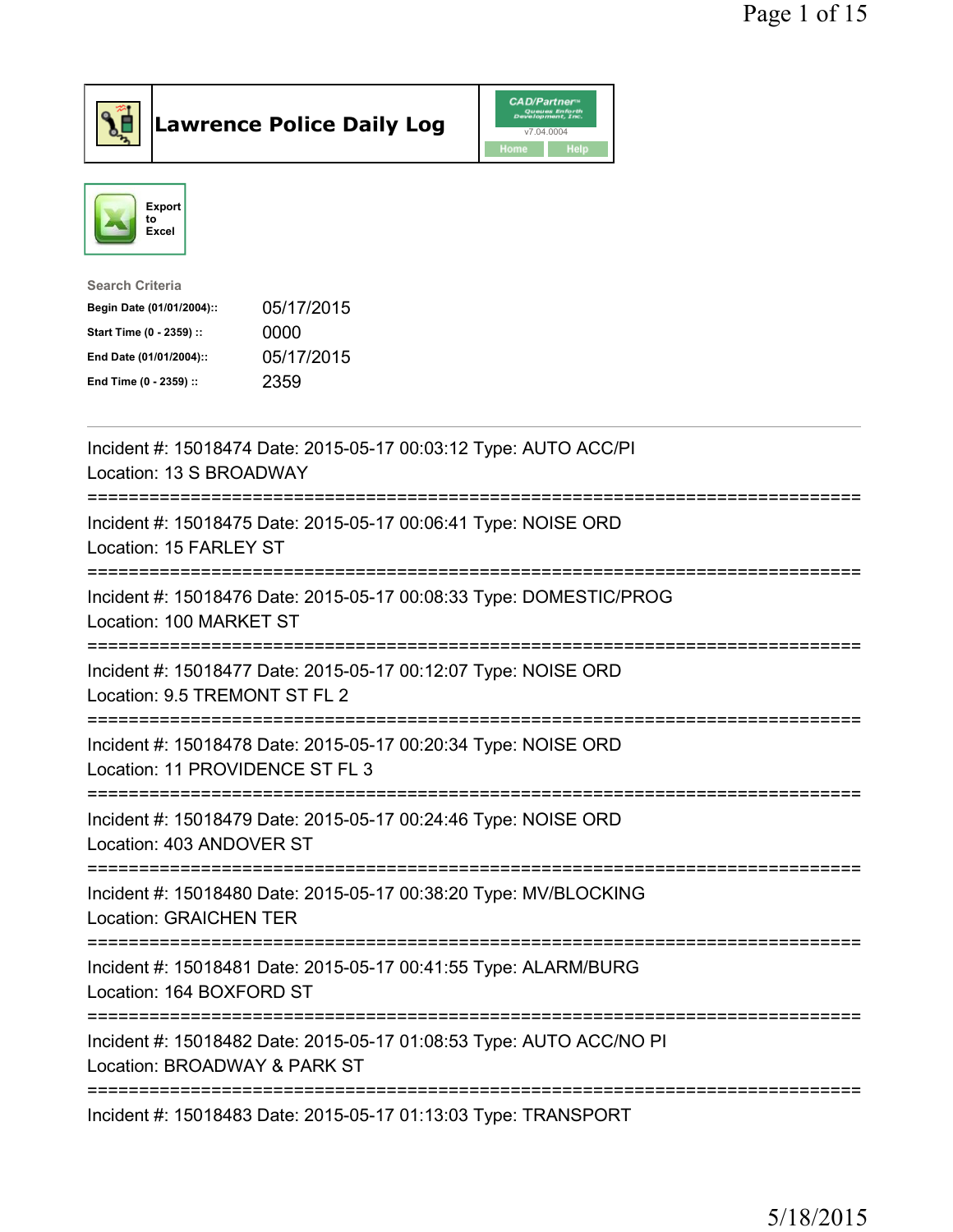Location: LOWELL / JUVY / null =========================================================================== Incident #: 15018484 Date: 2015-05-17 01:14:01 Type: ALARM/BURG Location: LORENZO BUILDING / 599 CANAL ST =========================================================================== Incident #: 15018487 Date: 2015-05-17 01:17:15 Type: M/V STOP Location: 1 COMMUNITY AV =========================================================================== Incident #: 15018485 Date: 2015-05-17 01:17:40 Type: NOISE ORD Location: 206 WILLOW ST =========================================================================== Incident #: 15018486 Date: 2015-05-17 01:17:52 Type: AUTO ACC/NO PI Location: HAVERHILL ST & UNION ST =========================================================================== Incident #: 15018488 Date: 2015-05-17 01:29:40 Type: CK WELL BEING Location: MERRIMACK ST & S UNION ST =========================================================================== Incident #: 15018489 Date: 2015-05-17 01:33:24 Type: SUS PERS/MV Location: COMMON ST & LAWRENCE ST =========================================================================== Incident #: 15018490 Date: 2015-05-17 01:38:03 Type: DISTURBANCE Location: 473 ESSEX ST =========================================================================== Incident #: 15018491 Date: 2015-05-17 01:40:54 Type: M/V STOP Location: 473 ESSEX ST =========================================================================== Incident #: 15018492 Date: 2015-05-17 01:43:53 Type: TOW OF M/V Location: 100 HAWTHORNE WAY =========================================================================== Incident #: 15018493 Date: 2015-05-17 01:47:11 Type: M/V STOP Location: 359 BROADWAY =========================================================================== Incident #: 15018494 Date: 2015-05-17 01:48:19 Type: SPECIAL CHECK Location: 680 HAVERHILL ST =========================================================================== Incident #: 15018495 Date: 2015-05-17 01:55:29 Type: M/V STOP Location: ESSEX ST & MARGIN ST =========================================================================== Incident #: 15018496 Date: 2015-05-17 01:58:53 Type: DISORDERLY Location: GRAICHEN TER & PARK ST =========================================================================== Incident #: 15018497 Date: 2015-05-17 01:58:57 Type: KEEP PEACE Location: 28 SUMMER ST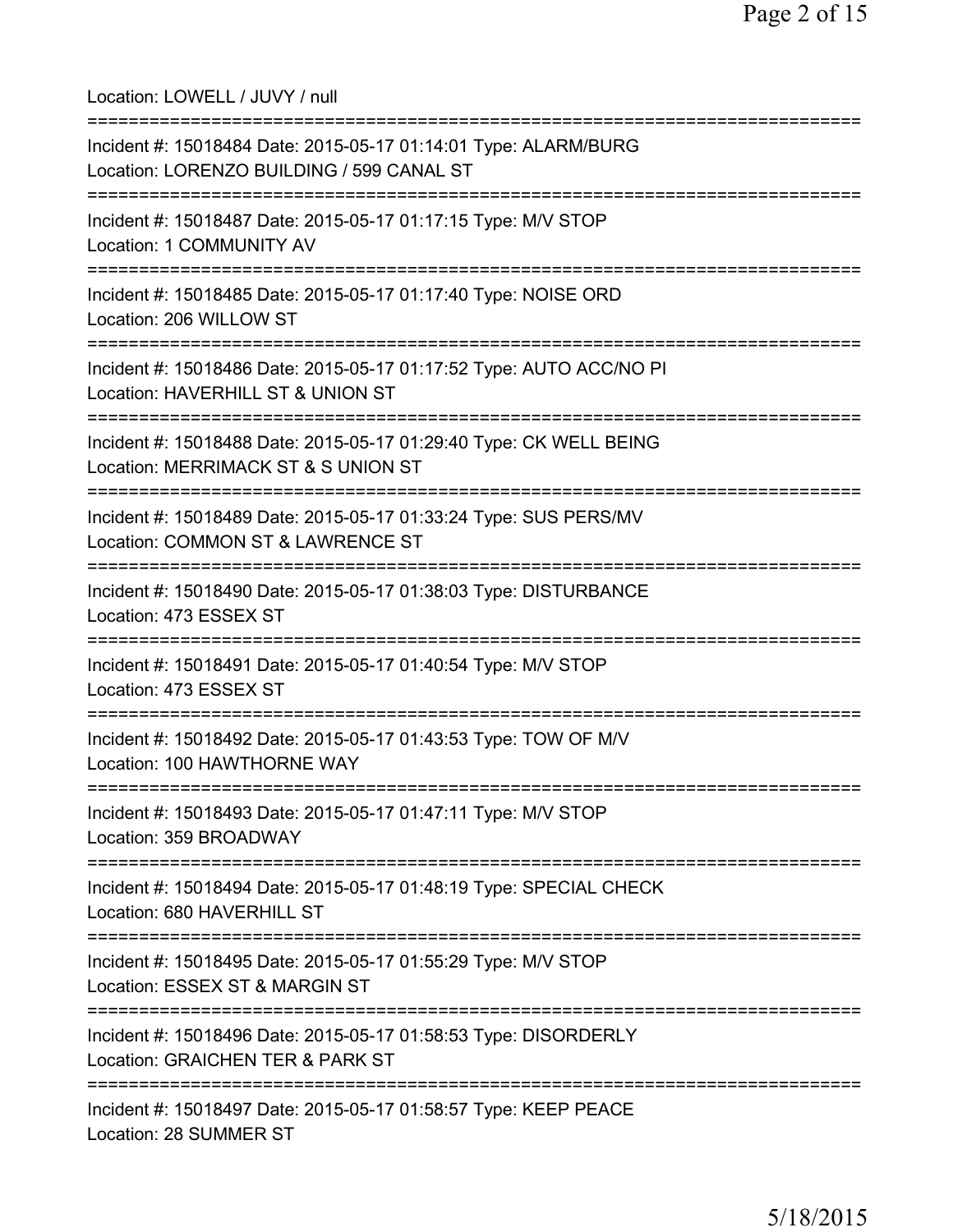| Incident #: 15018498 Date: 2015-05-17 02:04:50 Type: 911 HANG UP<br>Location: 18 HOLTON ST #1                                                    |
|--------------------------------------------------------------------------------------------------------------------------------------------------|
| Incident #: 15018499 Date: 2015-05-17 02:07:42 Type: ALARM/BURG<br>Location: WALL EXPERIMENT STATION / 37 SHATTUCK ST<br>======================= |
| Incident #: 15018500 Date: 2015-05-17 02:13:58 Type: M/V STOP<br>Location: BRADFORD ST & FRANKLIN ST                                             |
| Incident #: 15018501 Date: 2015-05-17 02:20:00 Type: M/V STOP<br>Location: HAMPSHIRE ST & HAVERHILL ST                                           |
| Incident #: 15018502 Date: 2015-05-17 02:29:34 Type: DISTURBANCE<br>Location: 6 ALDEN CT                                                         |
| Incident #: 15018503 Date: 2015-05-17 02:34:55 Type: ALARM/BURG<br>Location: BAVARIAN CLUB / 41 KNOX ST                                          |
| Incident #: 15018504 Date: 2015-05-17 02:44:58 Type: LOUD NOISE<br>Location: 198 BAILEY ST                                                       |
| Incident #: 15018505 Date: 2015-05-17 03:16:19 Type: B&E/PAST<br>Location: 12 CUSTER ST FL 3<br>=============                                    |
| Incident #: 15018506 Date: 2015-05-17 03:17:31 Type: MV/BLOCKING<br>Location: 71 BAILEY ST                                                       |
| Incident #: 15018507 Date: 2015-05-17 03:18:38 Type: DISTURBANCE<br>Location: 521 LOWELL ST                                                      |
| Incident #: 15018508 Date: 2015-05-17 03:43:48 Type: M/V STOP<br>Location: 116 BENNINGTON ST                                                     |
| Incident #: 15018510 Date: 2015-05-17 03:48:00 Type: SUS PERS/MV<br>Location: 11 LAWRENCE ST                                                     |
| Incident #: 15018509 Date: 2015-05-17 03:48:05 Type: M/V STOP<br>Location: BENNINGTON ST & ERVING AV                                             |
| Incident #: 15018511 Date: 2015-05-17 03:48:37 Type: M/V STOP<br>Location: AMES ST & LOWELL ST                                                   |
|                                                                                                                                                  |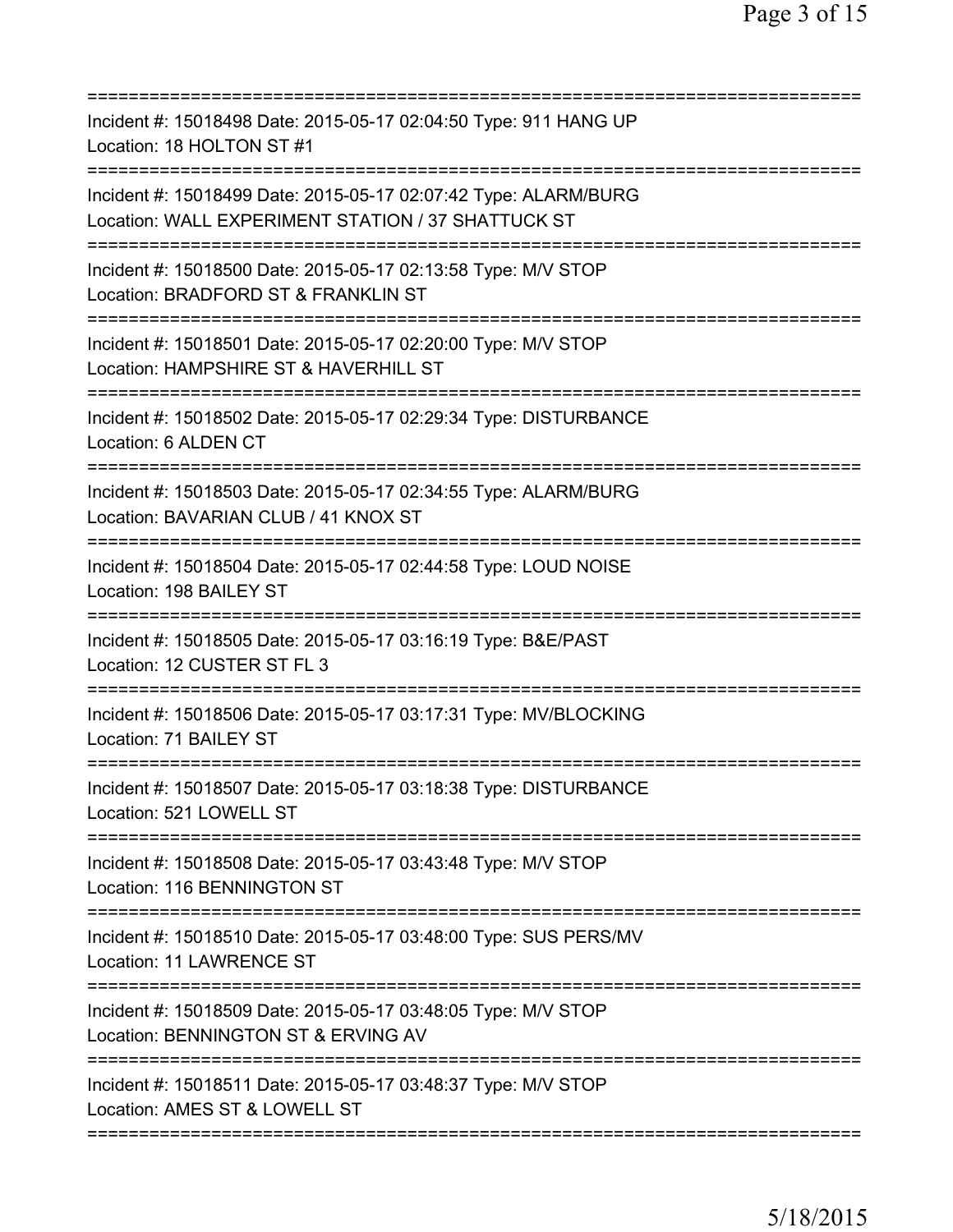| Incident #: 15018512 Date: 2015-05-17 03:58:54 Type: M/V STOP<br>Location: 8 ORCHARD ST                                                 |
|-----------------------------------------------------------------------------------------------------------------------------------------|
| Incident #: 15018513 Date: 2015-05-17 04:13:22 Type: SUS PERS/MV<br>Location: FITZ ST & LAWRENCE ST                                     |
| Incident #: 15018514 Date: 2015-05-17 04:14:45 Type: NOISE ORD<br>Location: 196 JACKSON ST FL 4                                         |
| Incident #: 15018515 Date: 2015-05-17 04:18:25 Type: DISTURBANCE<br>Location: ELM ST & JACKSON ST                                       |
| Incident #: 15018516 Date: 2015-05-17 04:35:16 Type: UNWANTEDGUEST<br>Location: 38 NORRIS ST                                            |
| ===================<br>Incident #: 15018517 Date: 2015-05-17 05:27:34 Type: ALARMS<br>Location: SPECTOR TECHNOLOGIES / 10 EMBANKMENT RD |
| Incident #: 15018518 Date: 2015-05-17 05:39:13 Type: NOISE ORD<br>Location: 17 HALL ST FL 1                                             |
| Incident #: 15018519 Date: 2015-05-17 07:42:33 Type: DOMESTIC/PROG<br>Location: 50 ISLAND ST                                            |
| Incident #: 15018520 Date: 2015-05-17 07:52:02 Type: STOL/MV/PAS<br>Location: 82 BENNINGTON ST                                          |
| Incident #: 15018521 Date: 2015-05-17 08:47:47 Type: INVESTIGATION<br>Location: 25 BEVEL ST                                             |
| Incident #: 15018522 Date: 2015-05-17 09:34:37 Type: PARK & WALK<br>Location: BRADFORD ST & BROADWAY                                    |
| Incident #: 15018523 Date: 2015-05-17 09:43:23 Type: INVESTIGATION<br>Location: 117 THOREAU WAY                                         |
| Incident #: 15018524 Date: 2015-05-17 09:49:52 Type: PARK & WALK<br>Location: BROADWAY & LOWELL ST                                      |
| Incident #: 15018526 Date: 2015-05-17 10:18:59 Type: SUS PERS/MV<br>Location: 218 BROADWAY                                              |
| Incident #: 15018525 Date: 2015-05-17 10:23:14 Type: 209A/SERVE                                                                         |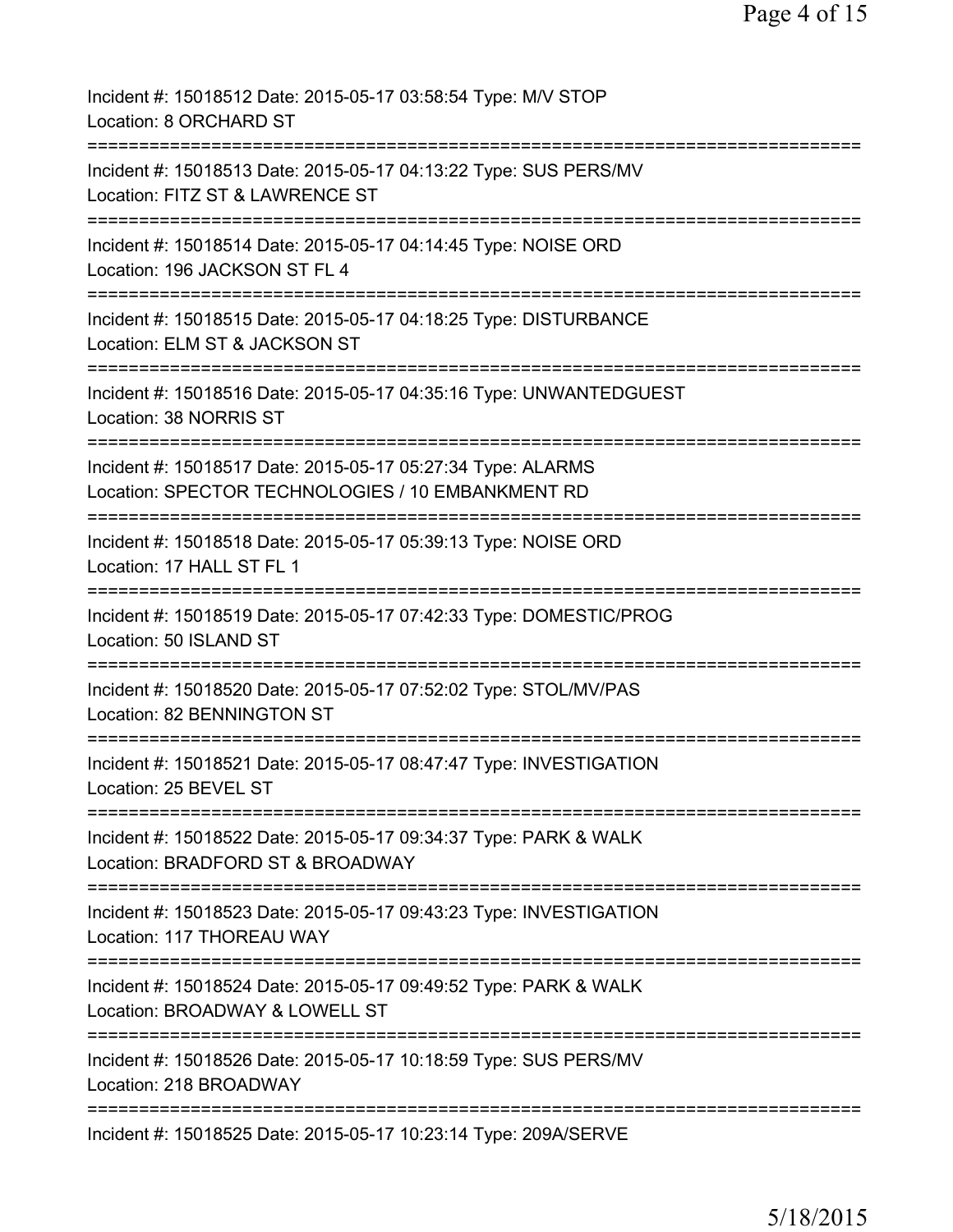| Location: 265 JACKSON ST                                                                                                            |
|-------------------------------------------------------------------------------------------------------------------------------------|
| Incident #: 15018527 Date: 2015-05-17 10:26:44 Type: DOMESTIC/PROG<br>Location: 257 BROADWAY                                        |
| Incident #: 15018528 Date: 2015-05-17 10:38:14 Type: B&E/MV/PAST<br>Location: 69 SUNSET AV<br>.==================================== |
| Incident #: 15018529 Date: 2015-05-17 10:44:44 Type: MEDIC SUPPORT<br>Location: 17 N PARISH RD                                      |
| Incident #: 15018530 Date: 2015-05-17 10:59:15 Type: GENERAL SERV<br>Location: TD BANKNORTH MA / 305 S BROADWAY                     |
| Incident #: 15018531 Date: 2015-05-17 10:59:53 Type: MAN DOWN<br>Location: JACKSON ST & OAK ST                                      |
| Incident #: 15018532 Date: 2015-05-17 11:02:24 Type: SHOPLIFTING<br>Location: DEMOULAS MARKET / 700 ESSEX ST                        |
| Incident #: 15018533 Date: 2015-05-17 11:05:52 Type: STOL/MV/PAS<br>Location: 19 BLANCHARD ST                                       |
| Incident #: 15018534 Date: 2015-05-17 11:13:43 Type: LIC PLATE STO<br>Location: 8 COLBY ST                                          |
| Incident #: 15018535 Date: 2015-05-17 11:23:49 Type: DISTURBANCE<br>Location: 1 GENERAL ST                                          |
| Incident #: 15018536 Date: 2015-05-17 11:41:31 Type: MAL DAMAGE<br>Location: 58 UNION ST                                            |
| Incident #: 15018537 Date: 2015-05-17 11:58:43 Type: FIGHT<br>Location: 47 MANCHESTER ST                                            |
| Incident #: 15018538 Date: 2015-05-17 11:59:29 Type: ALARM/BURG<br>Location: 1 COMMONWEALTH DR                                      |
| Incident #: 15018539 Date: 2015-05-17 12:06:52 Type: UNWANTEDGUEST<br>Location: 250 FARNHAM ST FL 3                                 |
| Incident #: 15018540 Date: 2015-05-17 12:13:19 Type: GENERAL SERV<br>Location: WEST ST                                              |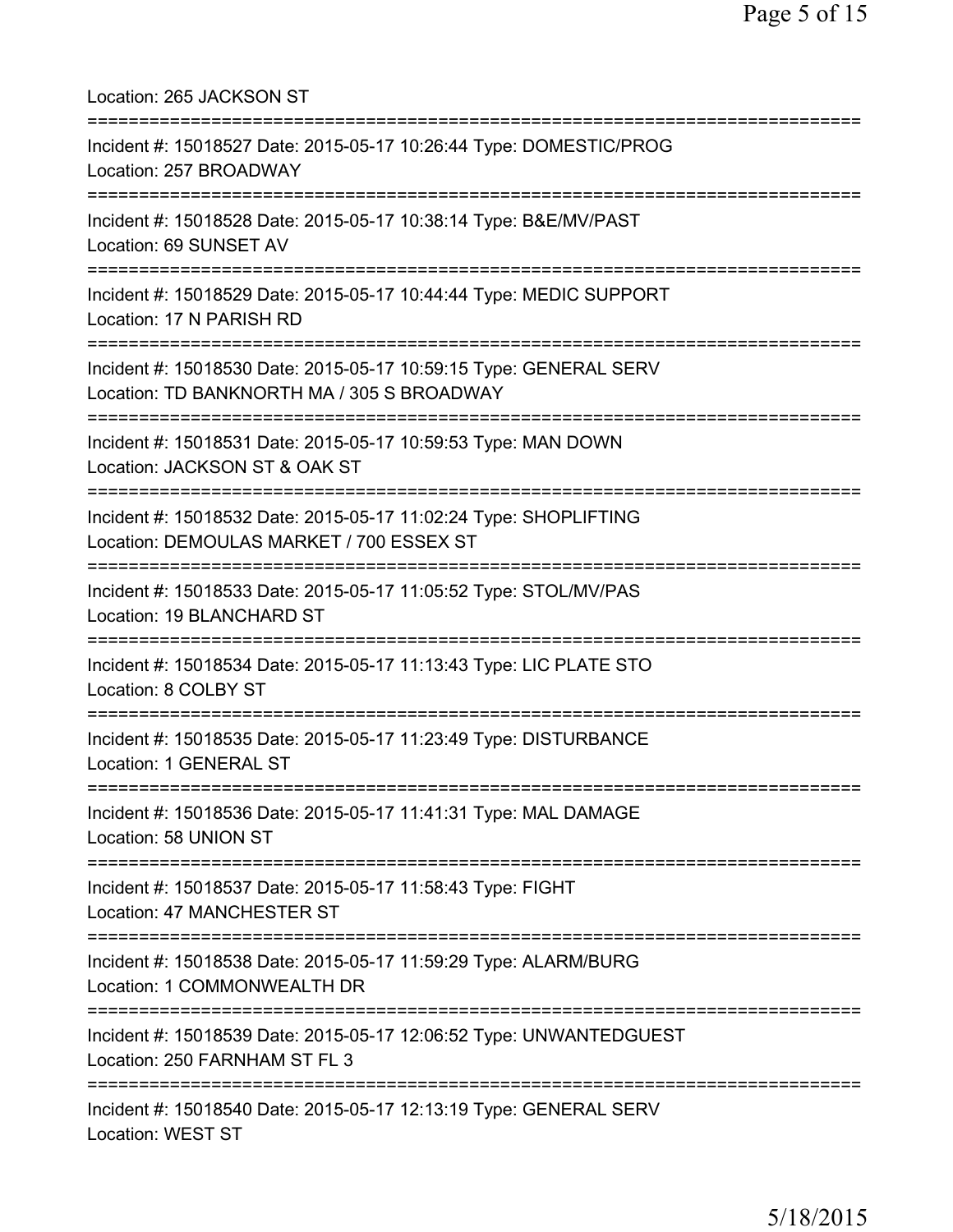| Incident #: 15018541 Date: 2015-05-17 12:40:00 Type: SUS PERS/MV<br>Location: 49 SPRINGFIELD ST                                                |
|------------------------------------------------------------------------------------------------------------------------------------------------|
| Incident #: 15018542 Date: 2015-05-17 12:44:46 Type: AUTO ACC/NO PI<br>Location: LEXINGTON ST & PARK ST                                        |
| Incident #: 15018543 Date: 2015-05-17 12:46:35 Type: NOISE ORD<br>Location: 128 BOWDOIN ST                                                     |
| Incident #: 15018544 Date: 2015-05-17 12:55:29 Type: STOL/MV/PAS<br>Location: 26 HILLSIDE AV                                                   |
| Incident #: 15018545 Date: 2015-05-17 13:26:11 Type: INVESTIGATION<br>Location: 248 BROADWAY                                                   |
| Incident #: 15018546 Date: 2015-05-17 13:37:57 Type: ALARM/BURG<br>Location: 130 PHILLIPS ST                                                   |
| Incident #: 15018547 Date: 2015-05-17 13:40:02 Type: GUN CALL<br>Location: S BROADWAY & SHATTUCK ST                                            |
| Incident #: 15018548 Date: 2015-05-17 13:44:42 Type: M/V STOP<br>Location: GROVE ST & HIGH ST                                                  |
| Incident #: 15018549 Date: 2015-05-17 13:53:29 Type: AUTO ACC/NO PI<br>Location: 117 NEWBURY ST                                                |
| Incident #: 15018550 Date: 2015-05-17 14:00:02 Type: KEEP PEACE<br>Location: 200 COMMON ST                                                     |
| ==============================<br>Incident #: 15018551 Date: 2015-05-17 14:03:34 Type: SHOPLIFTING<br>Location: DEMOULAS MARKET / 700 ESSEX ST |
| Incident #: 15018552 Date: 2015-05-17 14:12:12 Type: AUTO ACC/UNK PI<br>Location: 15 CHICKERING ST                                             |
| Incident #: 15018553 Date: 2015-05-17 14:18:45 Type: E911 HANGUP<br>Location: 40 WILLOW ST FL 1                                                |
| Incident #: 15018554 Date: 2015-05-17 14:30:41 Type: KEEP PEACE<br>Location: 32 HANCOCK ST                                                     |
|                                                                                                                                                |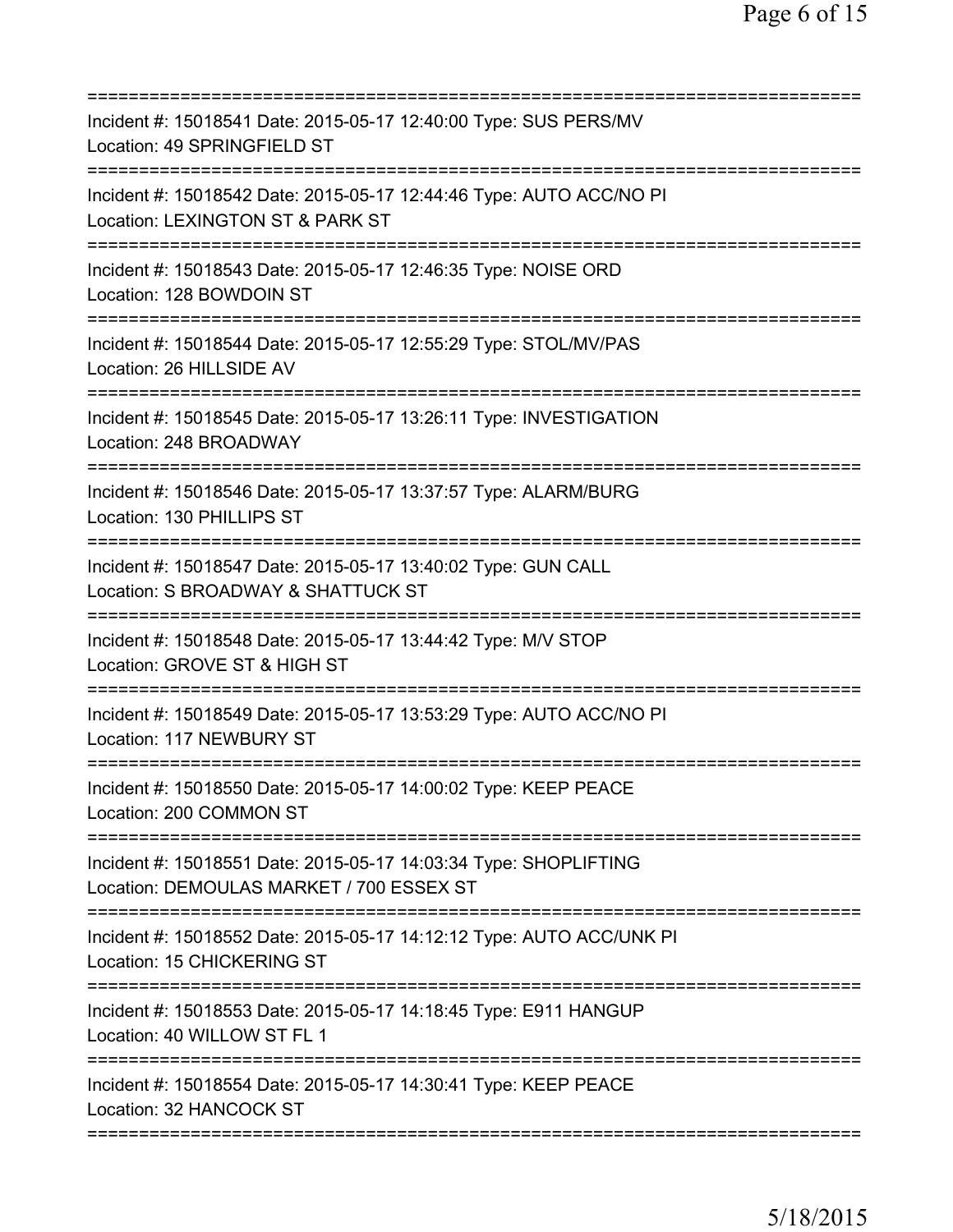| Incident #: 15018555 Date: 2015-05-17 14:51:18 Type: GENERAL SERV<br>Location: 178 BAILEY ST                                                                      |
|-------------------------------------------------------------------------------------------------------------------------------------------------------------------|
| Incident #: 15018556 Date: 2015-05-17 14:52:59 Type: DOMESTIC/PROG<br>Location: 13 CHAMPLAIN AV FL 1ST                                                            |
| Incident #: 15018557 Date: 2015-05-17 14:53:54 Type: CK WELL BEING<br>Location: 99 SUMMER ST                                                                      |
| Incident #: 15018558 Date: 2015-05-17 15:01:32 Type: NOISE ORD<br>Location: 505 LOWELL ST                                                                         |
| Incident #: 15018559 Date: 2015-05-17 15:03:14 Type: UNATENEDCHILD<br>Location: 25 SPRINGFIELD ST                                                                 |
| Incident #: 15018560 Date: 2015-05-17 15:05:54 Type: NOISE ORD<br>Location: 42 CANTON ST                                                                          |
| Incident #: 15018561 Date: 2015-05-17 15:13:02 Type: NEIGHBOR PROB<br>Location: 17 N BOYLSTON ST                                                                  |
| Incident #: 15018563 Date: 2015-05-17 15:16:18 Type: DOMESTIC/PAST<br>Location: 3 HALL ST                                                                         |
| Incident #: 15018562 Date: 2015-05-17 15:16:19 Type: GENERAL SERV<br>Location: WEST ST                                                                            |
| :==============<br>Incident #: 15018564 Date: 2015-05-17 15:18:27 Type: A&B PAST<br>Location: 29 YALE ST                                                          |
| =================================<br>==============================<br>Incident #: 15018565 Date: 2015-05-17 15:20:58 Type: KEEP PEACE<br>Location: 32 HANCOCK ST |
| Incident #: 15018566 Date: 2015-05-17 15:25:03 Type: RECOV/STOL/MV<br>Location: 26 HILLSIDE AV #1                                                                 |
| Incident #: 15018567 Date: 2015-05-17 15:26:23 Type: A&B D/W PAST<br>Location: 9 SUMMER ST                                                                        |
| Incident #: 15018568 Date: 2015-05-17 15:42:29 Type: RECOV/STOL/MV<br>Location: 26 HILLSIDE AV                                                                    |
| Incident #: 15018569 Date: 2015-05-17 16:03:19 Type: NOISE ORD                                                                                                    |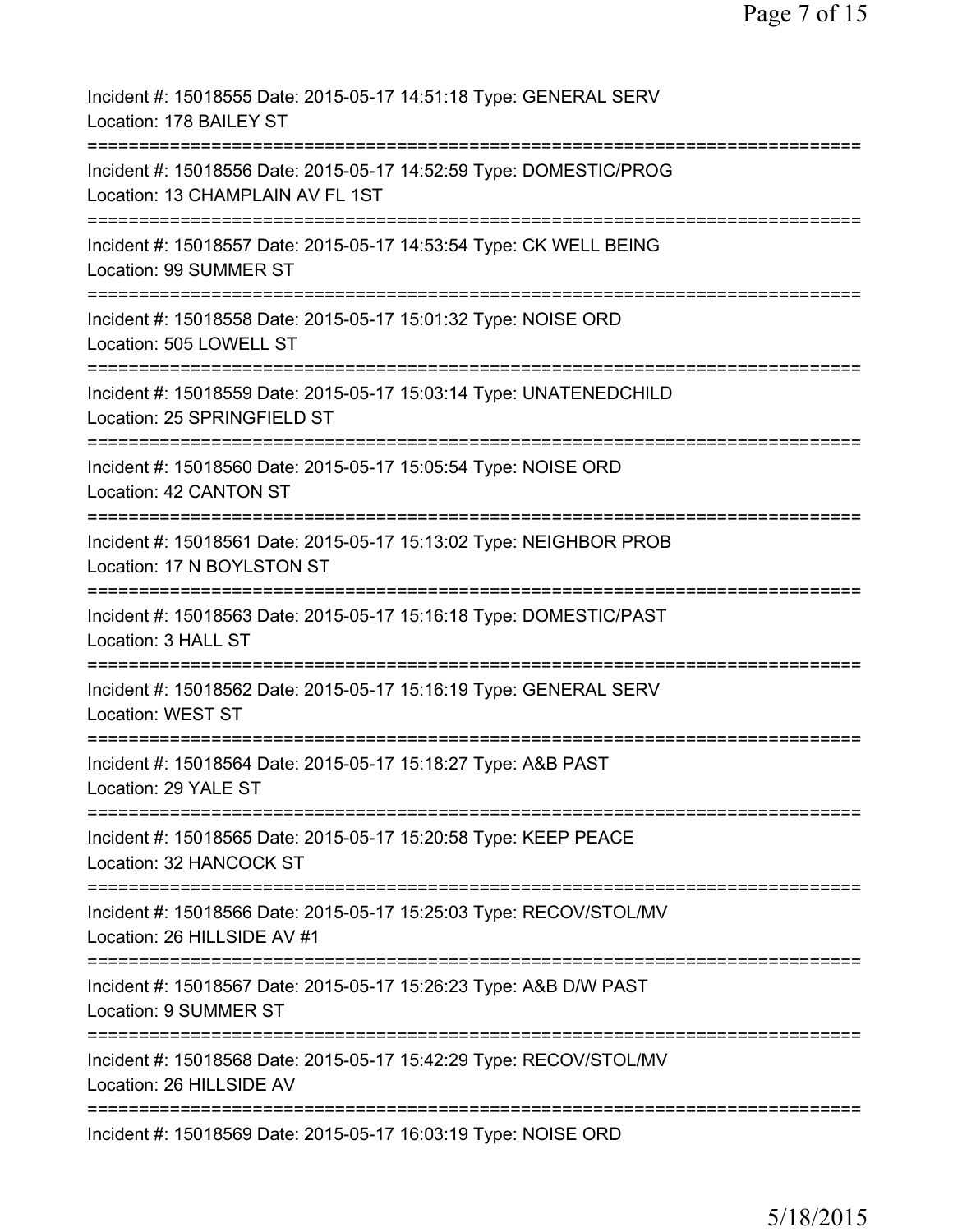Location: 3 BROOKFIELD ST =========================================================================== Incident #: 15018570 Date: 2015-05-17 16:04:26 Type: NOISE ORD Location: 486 HAVERHILL ST =========================================================================== Incident #: 15018571 Date: 2015-05-17 16:17:19 Type: NOISE ORD Location: 52 WOODLAND ST =========================================================================== Incident #: 15018572 Date: 2015-05-17 16:19:07 Type: LARCENY/PAST Location: 19 OXFORD ST =========================================================================== Incident #: 15018573 Date: 2015-05-17 16:21:25 Type: UNKNOWN PROB Location: 39 SPRINGFIELD ST =========================================================================== Incident #: 15018574 Date: 2015-05-17 16:23:04 Type: GUN CALL Location: BENNINGTON ST & ERVING AV =========================================================================== Incident #: 15018575 Date: 2015-05-17 16:30:43 Type: LOUD NOISE Location: BAILEY ST & FOSTER ST =========================================================================== Incident #: 15018576 Date: 2015-05-17 16:40:56 Type: NOISE ORD Location: 55 SWAN ST =========================================================================== Incident #: 15018577 Date: 2015-05-17 16:53:18 Type: ANIMAL COMPL Location: FLORENCE AV & HAVERHILL ST =========================================================================== Incident #: 15018578 Date: 2015-05-17 17:01:33 Type: NOISE ORD Location: 268 BAILET ST =========================================================================== Incident #: 15018580 Date: 2015-05-17 17:08:28 Type: NOISE ORD Location: 42-46 CANTON ST =========================================================================== Incident #: 15018579 Date: 2015-05-17 17:08:55 Type: SUS PERS/MV Location: BROOKFIELD ST & KENNETH ST =========================================================================== Incident #: 15018581 Date: 2015-05-17 17:18:12 Type: VIO CITY ORD Location: MELROSE ST & WATER ST =========================================================================== Incident #: 15018582 Date: 2015-05-17 17:29:02 Type: NOISE ORD Location: 3 BROOKFIELD ST =========================================================================== Incident #: 15018583 Date: 2015-05-17 17:29:34 Type: M/V STOP Location: BROADWAY & CROSS ST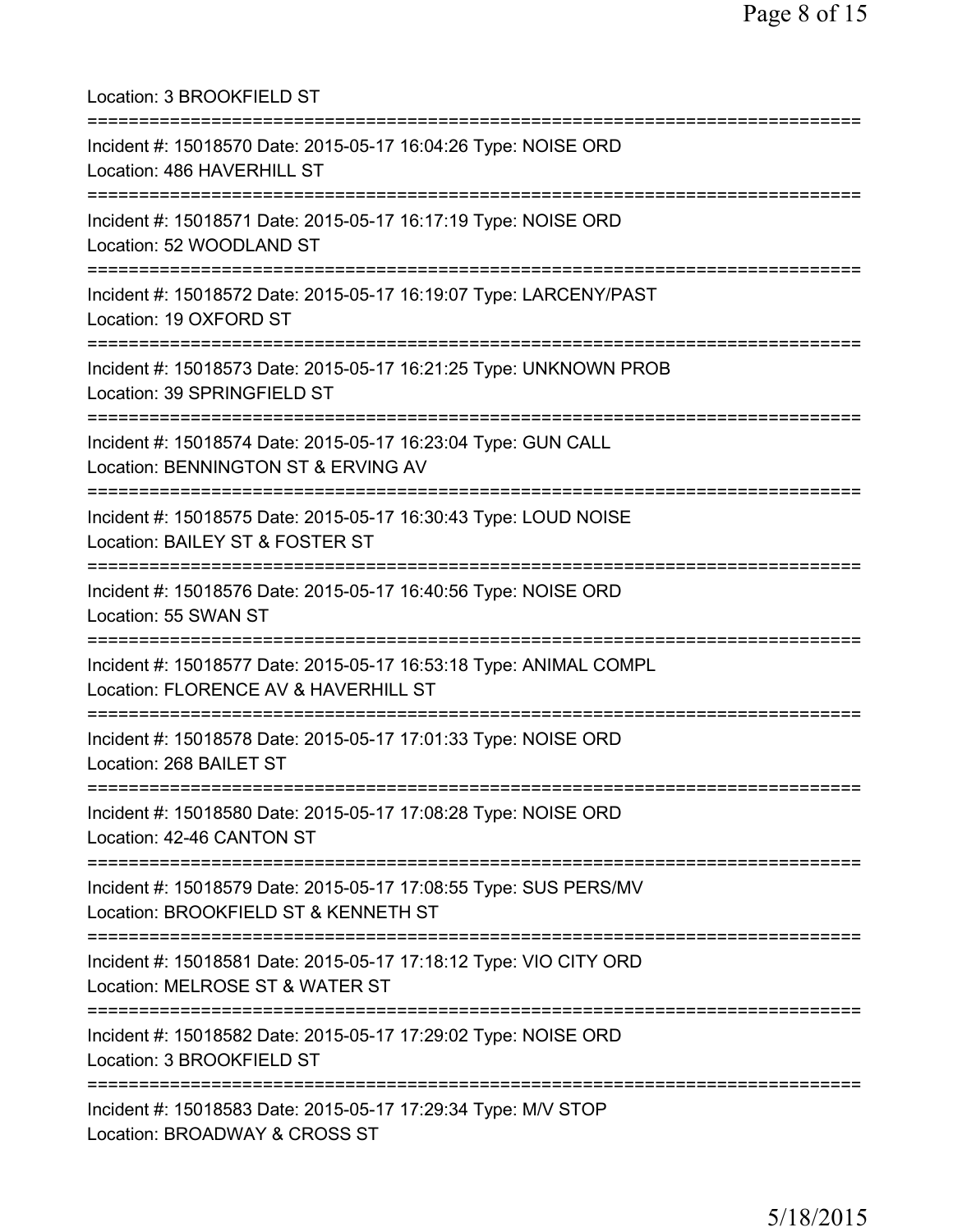| Incident #: 15018584 Date: 2015-05-17 17:32:44 Type: M/V STOP<br>Location: 92 CROSS ST                              |
|---------------------------------------------------------------------------------------------------------------------|
| Incident #: 15018585 Date: 2015-05-17 17:35:53 Type: NOTIFICATION<br>Location: 112 MARSTON ST #408                  |
| Incident #: 15018586 Date: 2015-05-17 17:36:54 Type: 911 HANG UP<br>Location: 191 PROSPECT ST #2                    |
| Incident #: 15018587 Date: 2015-05-17 17:47:23 Type: M/V STOP<br>Location: BROADWAY & CONCORD ST                    |
| Incident #: 15018588 Date: 2015-05-17 18:01:41 Type: NOISE ORD<br>Location: 55 SWAN ST                              |
| Incident #: 15018589 Date: 2015-05-17 18:05:04 Type: M/V STOP<br>Location: BROADWAY & HAVERHILL ST                  |
| Incident #: 15018590 Date: 2015-05-17 18:09:07 Type: DRUG VIO<br><b>Location: ERVING AV</b><br>==================== |
| Incident #: 15018591 Date: 2015-05-17 18:11:55 Type: NOISE ORD<br>Location: 18 GRAICHEN TER FL 1                    |
| Incident #: 15018592 Date: 2015-05-17 18:14:52 Type: ALARM/BURG<br>Location: WEATHERBEE / 75 NEWTON ST              |
| Incident #: 15018593 Date: 2015-05-17 18:16:46 Type: M/V STOP<br>Location: FRANKLIN ST & LOWELL ST                  |
| Incident #: 15018594 Date: 2015-05-17 18:16:52 Type: LARCENY/PAST<br>Location: SUNOCO / ARLINGTON ST & BROADWAY     |
| Incident #: 15018595 Date: 2015-05-17 18:18:29 Type: DISTURBANCE<br>Location: BROOKFIELD ST                         |
| Incident #: 15018596 Date: 2015-05-17 18:20:14 Type: DISTURBANCE<br>Location: 133 MARGIN ST                         |
| Incident #: 15018597 Date: 2015-05-17 18:24:12 Type: DRINKING PUBL<br>Location: CHESTNUT ST & LAWRENCE ST           |
|                                                                                                                     |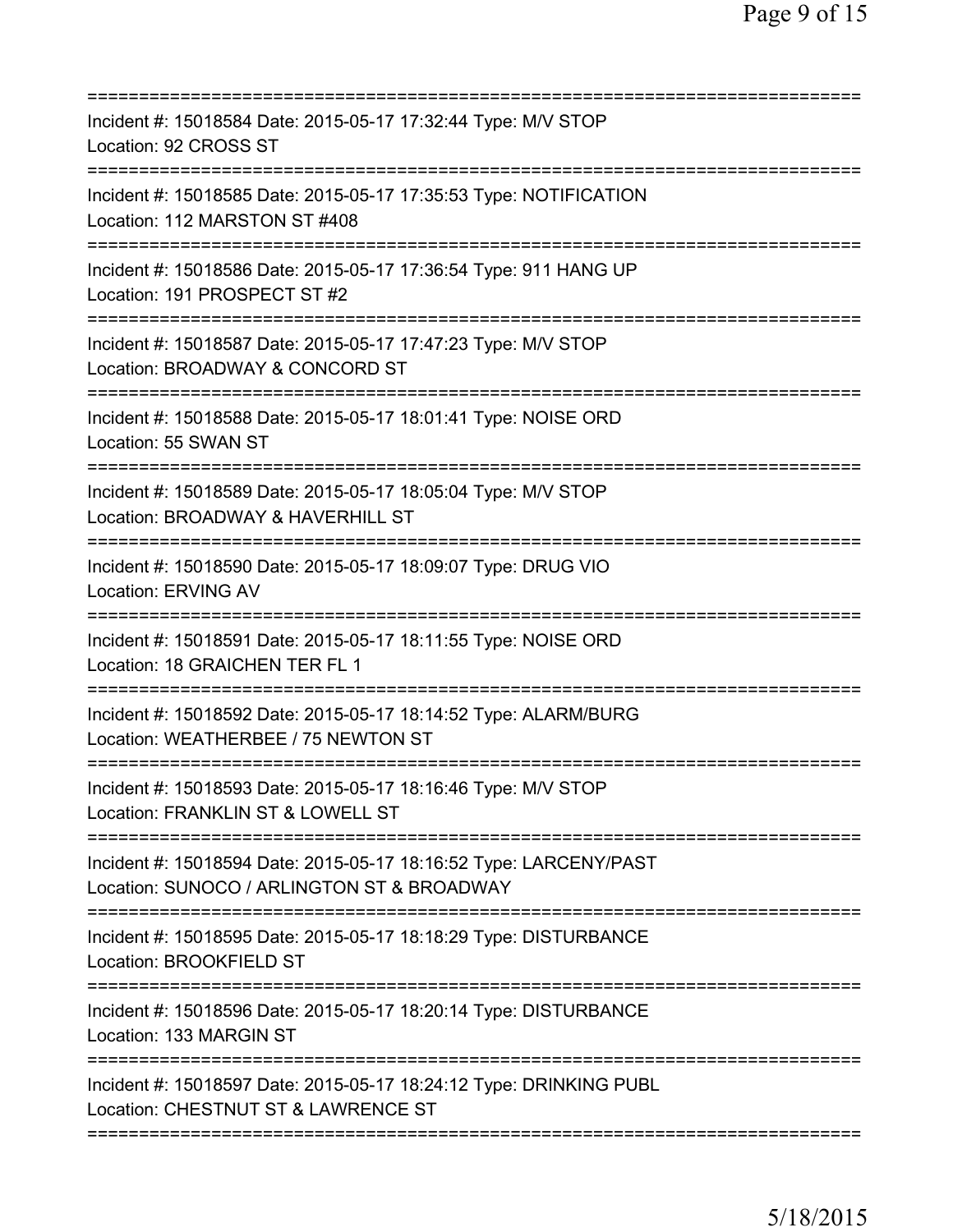| Incident #: 15018598 Date: 2015-05-17 18:33:01 Type: NOISE ORD<br>Location: 1 PLEASANT TER                  |
|-------------------------------------------------------------------------------------------------------------|
| Incident #: 15018599 Date: 2015-05-17 18:35:18 Type: M/V STOP<br>Location: MARKET ST & PARKER ST            |
| Incident #: 15018600 Date: 2015-05-17 18:40:41 Type: M/V STOP<br>Location: ARLINGTON ST & BROADWAY          |
| Incident #: 15018601 Date: 2015-05-17 18:40:45 Type: NOISE ORD<br>Location: 92 ABBOTT ST                    |
| Incident #: 15018602 Date: 2015-05-17 18:52:43 Type: M/V STOP<br>Location: 425 MARKET ST                    |
| Incident #: 15018603 Date: 2015-05-17 18:53:37 Type: M/V STOP<br>Location: AMES ST & PEARL ST               |
| Incident #: 15018604 Date: 2015-05-17 18:53:52 Type: NOISE ORD<br>Location: 52 WOODLAND ST<br>============= |
| Incident #: 15018605 Date: 2015-05-17 18:58:38 Type: NOISE ORD<br>Location: 49 BOWDOIN ST                   |
| Incident #: 15018606 Date: 2015-05-17 19:04:11 Type: NOISE ORD<br><b>Location: 1 PLEASANT TER</b>           |
| Incident #: 15018607 Date: 2015-05-17 19:07:16 Type: A&B D/W PAST<br>Location: MANCHESTER ST & WEST ST      |
| Incident #: 15018608 Date: 2015-05-17 19:07:56 Type: DRUG VIO<br>Location: BENNINGTON ST & STEARNS AV       |
| Incident #: 15018609 Date: 2015-05-17 19:10:16 Type: NOISE ORD<br>Location: 136 WILLOW ST                   |
| Incident #: 15018610 Date: 2015-05-17 19:11:40 Type: M/V STOP<br>Location: 90 LOWELL ST                     |
| Incident #: 15018611 Date: 2015-05-17 19:11:42 Type: NOISE ORD<br>Location: 3 BROOKFIELD ST                 |
| Incident #: 15018612 Date: 2015-05-17 19:15:54 Type: NOISE ORD                                              |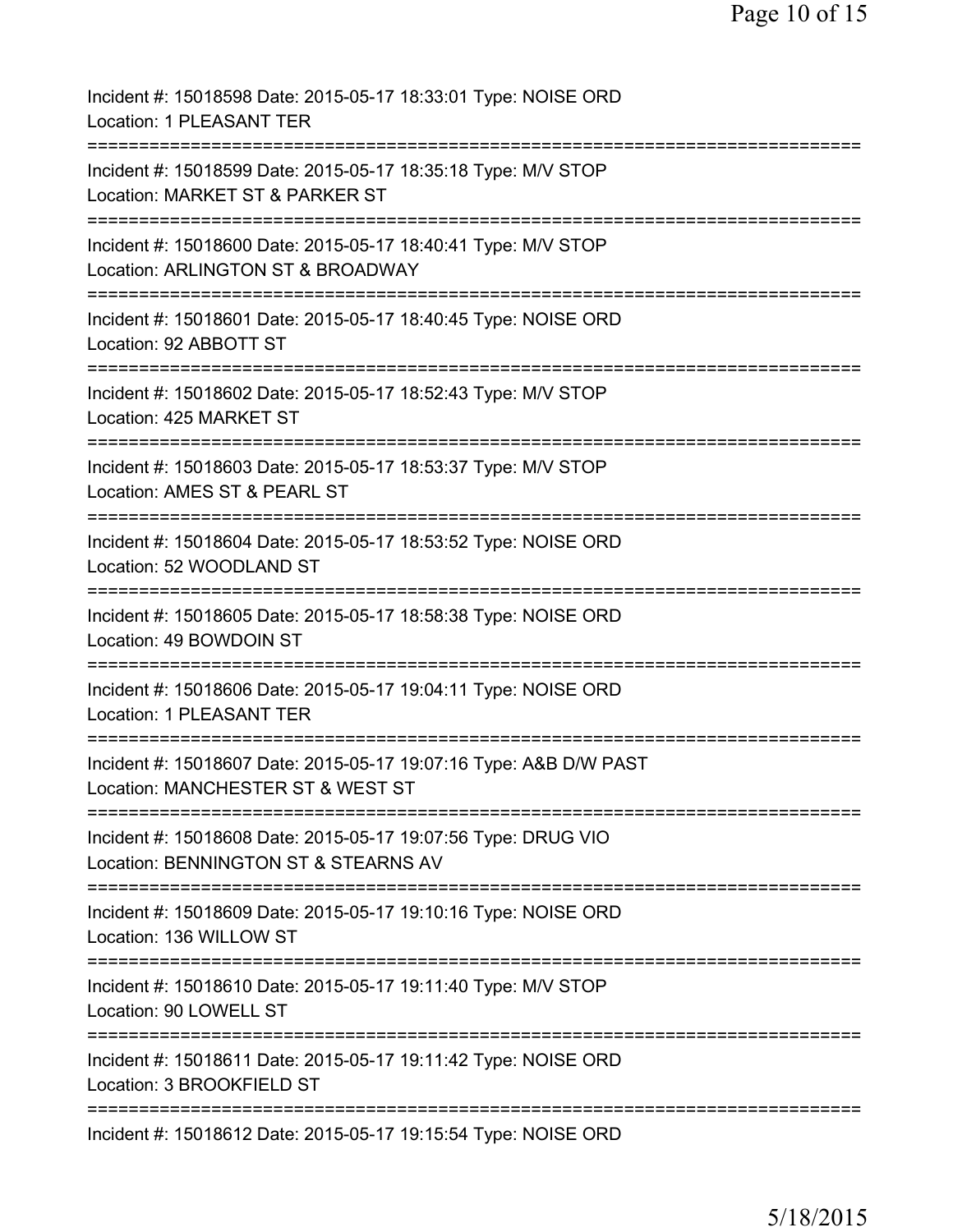| Location: 43 FALMOUTH ST<br>=====================================                                                                     |
|---------------------------------------------------------------------------------------------------------------------------------------|
| Incident #: 15018613 Date: 2015-05-17 19:32:30 Type: ALARM/BURG<br>Location: 22 MILVILLE AV<br>====================================== |
| Incident #: 15018614 Date: 2015-05-17 19:34:45 Type: NOISE ORD<br>Location: 154 MYRTLE ST                                             |
| Incident #: 15018615 Date: 2015-05-17 19:42:29 Type: DRUG VIO<br>Location: TEDESCHI / 703 HAVERHILL ST                                |
| Incident #: 15018616 Date: 2015-05-17 19:44:39 Type: LOUD NOISE<br>Location: 42 ROWE ST                                               |
| Incident #: 15018617 Date: 2015-05-17 19:50:11 Type: NOISE ORD<br>Location: 3 BROOKFIELD ST                                           |
| Incident #: 15018618 Date: 2015-05-17 19:53:31 Type: M/V STOP<br>Location: BROADWAY & LOWELL ST<br>===========================        |
| Incident #: 15018619 Date: 2015-05-17 20:01:57 Type: SUS PERS/MV<br>Location: 110 RIVER POINTE WY                                     |
| Incident #: 15018620 Date: 2015-05-17 20:02:39 Type: M/V STOP<br>Location: AVON ST & E HAVERHILL ST<br>===========================    |
| Incident #: 15018621 Date: 2015-05-17 20:05:16 Type: NOISE ORD<br>Location: 205 SARATOGA ST                                           |
| ======================================<br>Incident #: 15018622 Date: 2015-05-17 20:05:59 Type: NOISE ORD<br>Location: 5 SHERIDAN ST   |
| ==========================<br>Incident #: 15018623 Date: 2015-05-17 20:07:18 Type: NOISE ORD<br>Location: 102 E CAMBRIDGE ST          |
| Incident #: 15018624 Date: 2015-05-17 20:12:24 Type: M/V STOP<br><b>Location: MEDFORD ST</b>                                          |
| Incident #: 15018625 Date: 2015-05-17 20:14:55 Type: DOMESTIC/PROG<br>Location: 521 LOWELL ST                                         |
| Incident #: 15018626 Date: 2015-05-17 20:16:41 Type: M/V STOP<br>Location: S BROADWAY & SHATTUCK ST                                   |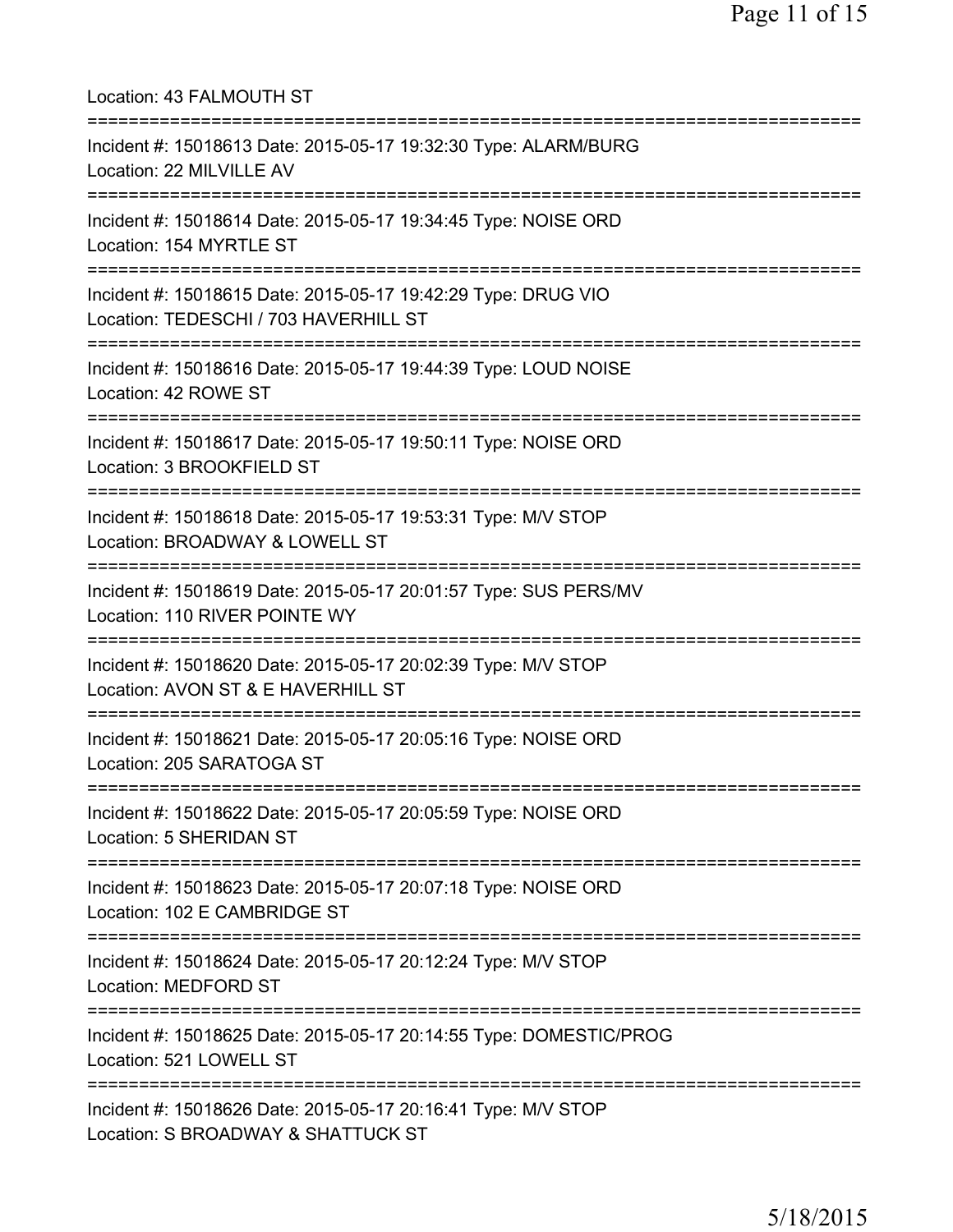| Incident #: 15018628 Date: 2015-05-17 20:23:23 Type: KEEP PEACE<br>Location: 79 ABBOTT ST                                                                            |
|----------------------------------------------------------------------------------------------------------------------------------------------------------------------|
| Incident #: 15018627 Date: 2015-05-17 20:24:38 Type: DISTURBANCE<br>Location: 305 WINTHROP AV                                                                        |
| Incident #: 15018629 Date: 2015-05-17 20:30:59 Type: M/V STOP<br>Location: 425 MARKET ST                                                                             |
| Incident #: 15018630 Date: 2015-05-17 20:35:58 Type: M/V STOP<br>Location: BODWELL ST & MEDFORD ST                                                                   |
| Incident #: 15018632 Date: 2015-05-17 20:37:43 Type: SHOPLIFTING<br>Location: CVS PHARMACY / 205 S BROADWAY                                                          |
| ===================================<br>Incident #: 15018631 Date: 2015-05-17 20:37:55 Type: NOISE ORD<br>Location: 26 CRESCENT ST<br>=============================== |
| Incident #: 15018633 Date: 2015-05-17 20:44:39 Type: M/V STOP<br>Location: ANDOVER ST & PARKER ST                                                                    |
| Incident #: 15018634 Date: 2015-05-17 20:55:09 Type: NOISE ORD<br>Location: 25 KENDALL ST                                                                            |
| Incident #: 15018635 Date: 2015-05-17 21:01:30 Type: NOISE ORD<br>Location: HAFFNER'S GAS STATION / 69 PARKER ST                                                     |
| Incident #: 15018636 Date: 2015-05-17 21:08:33 Type: NOISE ORD<br>Location: 4 WEDGEWOOD RD                                                                           |
| Incident #: 15018637 Date: 2015-05-17 21:13:06 Type: B&E/MV/PAST<br>Location: 56 SPRINGFIELD ST                                                                      |
| Incident #: 15018638 Date: 2015-05-17 21:15:40 Type: M/V STOP<br>Location: ANDOVER ST & S BROADWAY                                                                   |
| Incident #: 15018639 Date: 2015-05-17 21:16:02 Type: A&B PAST<br>Location: MARIBU RESTURANT / 22 UNION ST                                                            |
| Incident #: 15018640 Date: 2015-05-17 21:17:24 Type: NOISE ORD<br>Location: 245 ERVING AV FL 2                                                                       |
|                                                                                                                                                                      |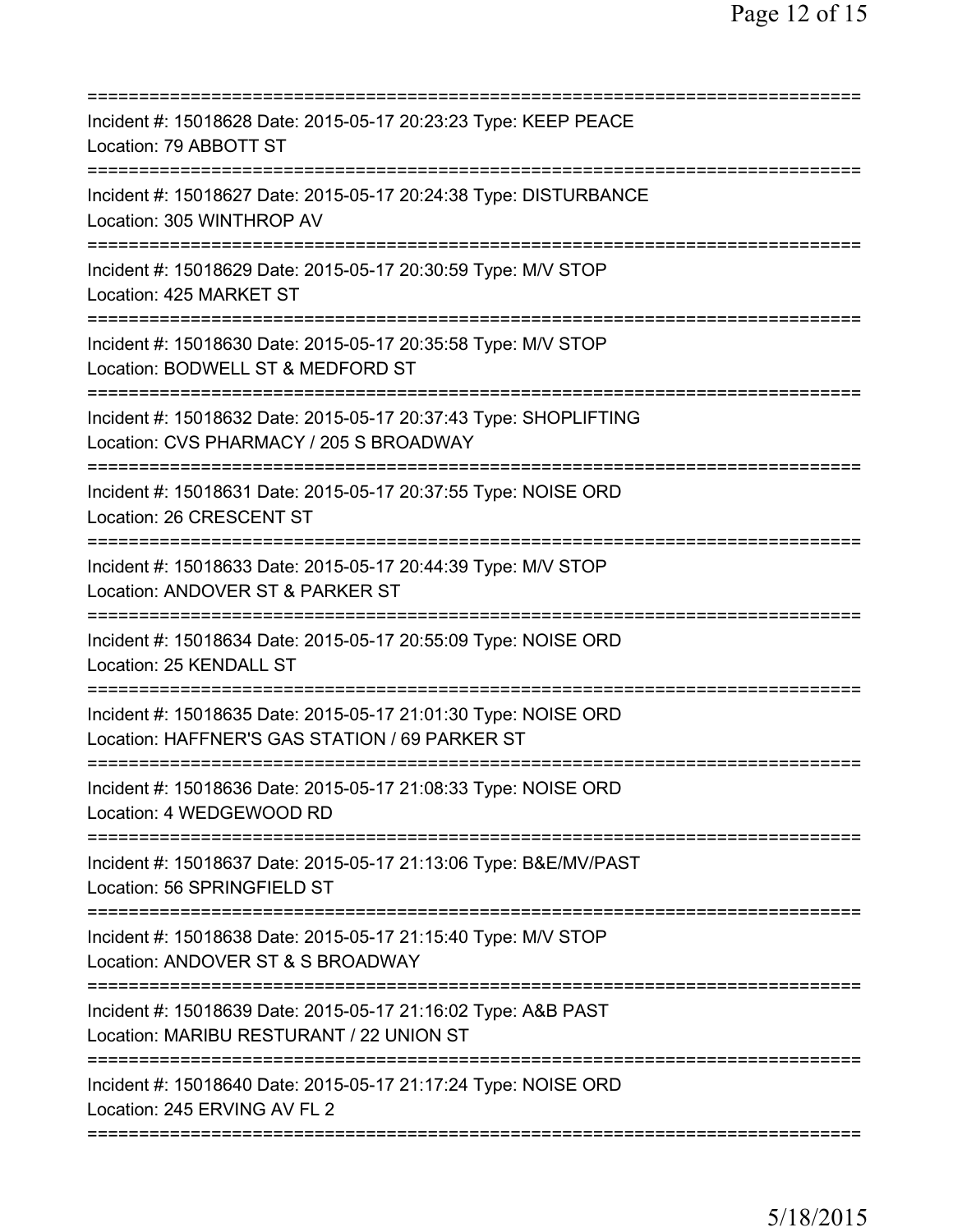| Incident #: 15018641 Date: 2015-05-17 21:19:55 Type: AUTO ACC/PI<br>Location: EMBANKMENT RD & WATER ST                         |
|--------------------------------------------------------------------------------------------------------------------------------|
| Incident #: 15018642 Date: 2015-05-17 21:24:32 Type: M/V STOP<br>Location: BROADWAY & LOWELL ST                                |
| Incident #: 15018643 Date: 2015-05-17 21:30:30 Type: M/V STOP<br>Location: HAVERHILL ST & MAY ST                               |
| Incident #: 15018645 Date: 2015-05-17 21:31:18 Type: DOMESTIC/PROG<br>Location: 13 LOWELL TER FL 2                             |
| Incident #: 15018644 Date: 2015-05-17 21:32:02 Type: AUTO ACC/UNK PI<br>Location: 536 HAVERHILL ST                             |
| Incident #: 15018646 Date: 2015-05-17 21:32:28 Type: NOISE ORD<br>Location: 25 ROBINSON CT FL 2                                |
| Incident #: 15018647 Date: 2015-05-17 21:47:11 Type: NOISE ORD<br>Location: 510 LOWELL ST                                      |
| :=================================<br>Incident #: 15018648 Date: 2015-05-17 21:48:28 Type: NOISE ORD<br>Location: 133 UNION ST |
| :=====================<br>Incident #: 15018649 Date: 2015-05-17 21:48:59 Type: NOISE ORD<br>Location: 523 HAMPSHIRE ST FL 2    |
| Incident #: 15018650 Date: 2015-05-17 21:49:27 Type: M/V STOP<br>Location: ESSEX ST & WINTER ST                                |
| Incident #: 15018651 Date: 2015-05-17 22:02:45 Type: M/V STOP<br>Location: BROADWAY & LOWELL ST                                |
| Incident #: 15018652 Date: 2015-05-17 22:03:23 Type: AUTO ACC/NO PI<br>Location: BROADWAY & TREMONT ST                         |
| Incident #: 15018653 Date: 2015-05-17 22:03:44 Type: M/V STOP<br>Location: BROADWAY & LOWELL ST                                |
| Incident #: 15018654 Date: 2015-05-17 22:04:29 Type: A&B PAST<br>Location: UNION LAUNDRY / 190 S UNION ST                      |
| Incident #: 15018655 Date: 2015-05-17 22:05:53 Type: NOISE ORD                                                                 |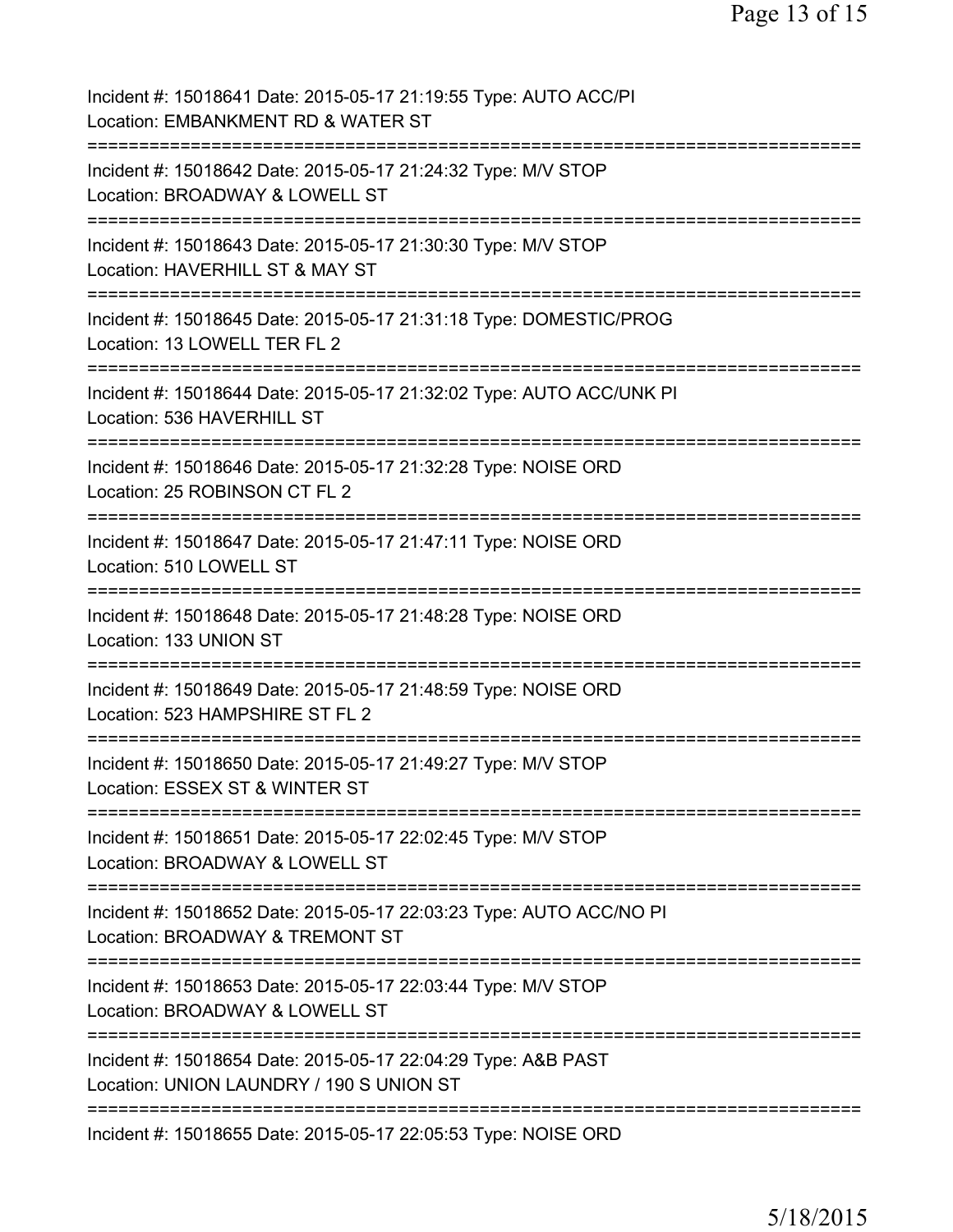Location: 55 DANA ST #A =========================================================================== Incident #: 15018656 Date: 2015-05-17 22:25:05 Type: M/V STOP Location: CANAL ST & FRANKLIN ST =========================================================================== Incident #: 15018657 Date: 2015-05-17 22:26:47 Type: M/V STOP Location: HAVERHILL ST & PROSPECT ST =========================================================================== Incident #: 15018658 Date: 2015-05-17 22:33:29 Type: NOISE ORD Location: 233 HAMPSHIRE ST #4 FL 1 =========================================================================== Incident #: 15018659 Date: 2015-05-17 22:37:28 Type: KEEP PEACE Location: 83 WEST ST =========================================================================== Incident #: 15018661 Date: 2015-05-17 22:38:55 Type: NOISE ORD Location: 48 DUCKETT AV #13 =========================================================================== Incident #: 15018660 Date: 2015-05-17 22:39:03 Type: M/V STOP Location: ANDOVER ST & STATE ST =========================================================================== Incident #: 15018662 Date: 2015-05-17 22:42:37 Type: M/V STOP Location: ESSEX ST & MILL ST =========================================================================== Incident #: 15018663 Date: 2015-05-17 22:43:51 Type: NOISE ORD Location: 523 HAMPSHIRE ST FL 3 =========================================================================== Incident #: 15018664 Date: 2015-05-17 22:57:00 Type: MISSING PERS Location: 329 HIGH ST =========================================================================== Incident #: 15018665 Date: 2015-05-17 22:57:47 Type: M/V STOP Location: ESSEX ST & NEWBURY ST =========================================================================== Incident #: 15018666 Date: 2015-05-17 23:03:46 Type: M/V STOP Location: S BROADWAY & SHATTUCK ST =========================================================================== Incident #: 15018667 Date: 2015-05-17 23:12:19 Type: FIGHT Location: MARIBU RESTURANT / 22 UNION ST =========================================================================== Incident #: 15018668 Date: 2015-05-17 23:17:07 Type: NOISE ORD Location: 22 UNION ST =========================================================================== Incident #: 15018669 Date: 2015-05-17 23:17:22 Type: DOMESTIC/PROG Location: 83 WEST ST